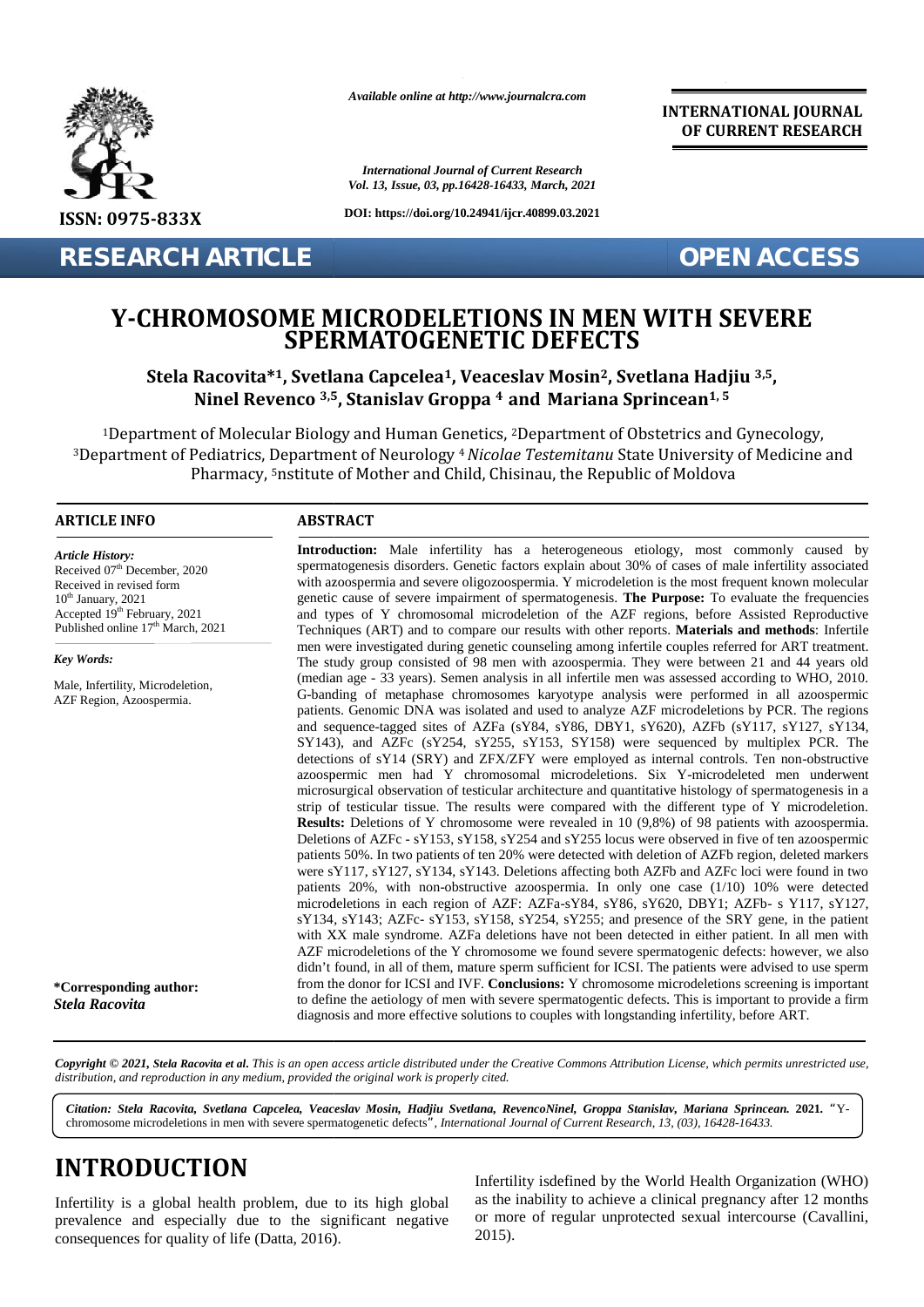In approximately 15% of couples have difficulty or are unable to conceive (Naasse, 2015). A male factor is estimated to be present from 30% to 50% of cases, with sole responsibility in 30% of cases and a co-contributing female factor in 20% of factors (Katz *et al.,* 2017). The background of male infertility being extremely heterogeneous, most frequently being caused by disorders of spermatogenesis, clinically manifested by azoospermia and severe oligozoospermia. Genetic factors explain about 30% of cases of male infertility associated with azoospermia and severe oligozoospermia (Hamada *et al.,* 2013). The high frequency is justified by the involvement of numerous genes in the control of sexualization and reproduction (Reinke *et al.,* 2000). Y microdeletion is considered the most frequent known molecular genetic cause of severe impairment of spermatogenesis (Peterlin *et al.,* 2004). Deletion of the Y chromosome region containing the azoospermia factor (AZF) is located on the long arm of the Y chromosome (Yq11). Three regions on Y chromosome long arm (AZFa, AZFb and AZFc) have been identified in men with severe spermatogenic failure (Bichile *et al.,* 2014).Genes in these regions encode for proteins involved in the regulation of spermatogenesis (9). The frequency of these microdeletions in the general population is rare (1 in 4,000), but they occur in Green 10% of patients with idiopathic non-obstructive azoospermia and in 3 - 5% of men with severe oligozoospermia (Krausz *et al.,* 2018). The identification of Yq microdeletions is not only relevant for the diagnosis but it may have prognostic value prior to testicular biopsy (TESE- Testicular Sperm Extraction) in azoospermic men. In this regard, in case of complete AZFa, AZFb,c deletions of the Y chromosome testicular biopsy is not recommended because the chance of finding spermatozoa is very poor (Committee *et al.,* 2008). AZFc deletion, which are compatible with the presence of spermatozoa in the testis or in the ejaculate are obligatorily transmitted to the male offspring. The diagnosis of Yq microdletions has an obvious clinical significance, as it could have implications for the reproductive health and his children, therefore genetic counselling is mandatory (Lee, 2011).

## **MATERIALS AND METHODS**

Patients: We analyzed infertile men opting for assisted reproduction at infertility clinics of the National Center for Reproductive Health and Medical Genetics and the Repromed Center in Chisinau, Republic of Moldova. Both institutions specialize in Assisted Human Reproduction where the vast majority of infertile couples from all over the country are opting for assisted reproduction. All of them underwent an andrological work-up, which included medical history, physical examination, and hormonal estimation. They were enrolled in the study because of poor sperm quality. The study group consisted of 98 men with azoospermia. They were between 21 and 44 years old (median age, 33 years). The written informed consent was obtained from each suject. The study protocol was approved by the national medical ethics' committee on research of the Nicolae Testemitanu State University of Medicine and Pharmacy, Chisinau, the Republic of Moldova. Semen analysis: spermiogram in all infertile men, was assessed according to published WHO guidelines Laboratory Manual for the Examination and Processing of Human Semen,  $5<sup>th</sup>$  edition, 2010. All semen samples were collected in laboratory conditions after a recommended period of sexual abstinence of three to five days. Each sample was incubated at 37ºC and analyzed within an hour.

The spermiogram analysis was performed by the computerized method on the automated analyzer SQA IIC-P (Medical Electronic Systems, USA). Cytogenetic methods: Cytogenetic analyses were performed on preparations from cultures of peripheral blood lymphocytes and assessed by G- banding. The GTG (G-bands by trypsin using Giemsa) banding techniques were applied and 30 metaphases were counted, with minimum resolution of 550 bands in each patient. Nomenclature according to 2016 ISCN (International System of Cytogenetic Nomenclature) was used for reporting the results.

**Molecular–genetic methods:** Genomic DNA was prepared from peripheral-blood lymphocytes commercially - available blood DNA extraction kits. The DNA was amplified by multiplex Polymerase Chain Reaction (PCR) by using 14 Y chromosome specific STS (sequence- tagged sites). The STS primers used were sY84, sY86, DBY1, sY620 (AZFa); sY117, sY127, sY134, SY143 (AZFb); sY254, sY255, sY153, SY158 (AZFc) (Table 1). The detections of sY14 (SRY) and ZFX/ZFY were employed as internal controls. For each set of primers the PCR was carried out in a 25,5-μL reaction volume containing: 2 μl genomic DNA, 2,5 μl Dream Taq buffer,  $MgCl2$ , 2,5 μl dNTP (deoxynucleotidetriphosphate), 0.5 μl of each primer pair,18 μ H2O and 0.4 μl Taq DNA polymerase. Thermocycling (Biometra) were used for multiplex PCR set. Multiplex PCR sets No. 1, No. 2, No. 3 and No. 4 were performed together under the same PCR conditions as follows: initial denaturation at 95°C for 3 min; followed by 40 cycles of denaturation at 94°C for 30 s, annealing at 59°C for 45 s, extension at 72°C for 50s and a final extension at 72°C for 5 min. The reaction products were then analysed by electrophoresis at 3% agarose gels containing ethidium bromide and visualized under UV light. Six Y-microdeleted men underwent microsurgical observation of testicular architecture and quantitative histology of spermatogenesis in a strip of testicular tissue. The results were compared with the different type of Y microdeletion.

**Table 1. Sequence-Tagged Sites (STS) and gene-specific primer sequences for deletion analysis**

| Multiplex<br>Region Primer sequence<br>STS |            | Size (bp)        |                                              |        |
|--------------------------------------------|------------|------------------|----------------------------------------------|--------|
| PCR set No                                 |            |                  |                                              |        |
| 1                                          |            | sY254AZFc        | Forward 5 GGGTGTTACCAGAAGGCAAA-3             | 400bp  |
|                                            |            |                  | Reverse 5 GAACCGTATCTACCAAAGCAGC-3           |        |
|                                            |            |                  | sY86 AZFa Forward 5 GTGACACACAGACTATGCTTC-3  | 320 bp |
|                                            |            |                  | Reverse 5 ACACACAGAGGGACAACCCT-3             |        |
|                                            |            | sY127AZFb        | Forward 5GGCTCACAAACGAAAAGAAA-3              | 274 bp |
|                                            |            |                  | Reverse 5 CTGCAGGCAGTAATAAGGGA-3             |        |
| $\overline{2}$                             |            | sY255AZFc        | Forward 5 GTTACAGGATTCGGCGTGAT-3             | 126 bp |
|                                            |            |                  | Reverse 5 CTCGTCATGTGGCAGCCAC-3              |        |
|                                            |            | sY84 AZFa        | Forward 5 AGAAGGGTCTGAAAGCAGGT-3             | 326 bp |
|                                            |            |                  | Reverse 5 GCCTACTACCTGGAGGCTTC-3             |        |
|                                            |            | sY134 AZFb       | Forward 5 GTCTGCCTCACCATAAAACG-3             | 301 bp |
|                                            |            |                  | Reverse 5 ACCACTGCCAAAACTTTCAA-3             |        |
| k                                          |            | <b>DBYI</b> AZFa | Forward 5 TATTGGCAATCGTGAAAGAC-3             | 277 bp |
|                                            |            |                  | Reverse 5 TGCCGGTTGCCTCTACTGGT-3             |        |
|                                            |            | sY117AZFb        | Forward 5 GTTGGTTCCATGCTCCATAC-3             | 262 bp |
|                                            |            |                  | Reverse 5 CAGGGAGAGAGCCTTTTACC-3             |        |
|                                            |            | sY153AZFc        | Forward 5 GCATCCTCATTTTATGTCCA-3             | 139 bp |
|                                            |            |                  | Reverse 5 CAACCCAAAAGCACTGAGTA-3             |        |
| $\overline{4}$                             |            | sY620AZFa        | Forward 5 GGCTGATATATTTAACC-3                | 249 bp |
|                                            |            |                  | Reverse 5 ACTCAAAACAACACAGTC-3               |        |
|                                            |            | $sY143$ AZFb     | Forward 5 GCAGGATGAGAAGCAGGTAG-3             | 311 bp |
|                                            |            |                  | Reverse 5 CCGTGTGCTGGAGACTAATC-3             |        |
|                                            |            | sY158AZFc        | Forward 5 CTCAGAAGTCCTCCTAATAGTTCC-3         | 231 bp |
|                                            |            |                  | Reverse 5 ACAGTGGTTTGTAGCGGGTA-3             |        |
| <b>Internal</b>                            | $SYI4$ ZFY |                  | Forward 5 ACCRCTGTACTGACTGTGATTACAC-3 495 bp |        |
| controls for each                          |            |                  | Reverse 5 GCACYTCTTTGGTATCYGAGAAAGT-3        |        |
| set of primers                             |            |                  |                                              |        |
|                                            |            | <b>SRY</b>       | Forward 5 GAATATTCCCGCTCTCCGGA-3             | 472 bp |
|                                            |            |                  | Reverse 5GCTGGTGCTCCATTCTTGAG-3              |        |
|                                            |            |                  |                                              |        |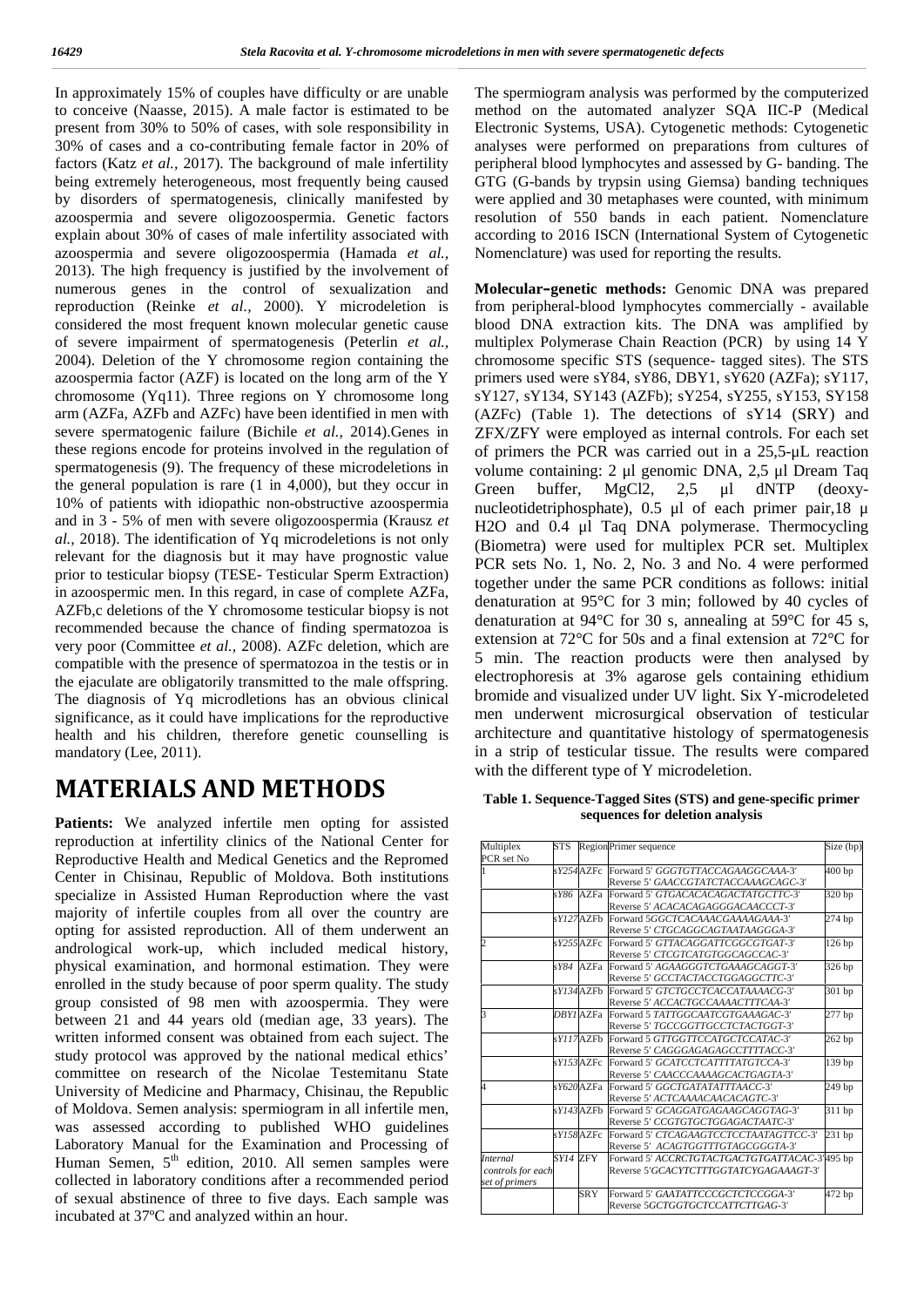## **RESULTS RESULTS**

A total of 98 infertile azoospermic men were studied, the median age, of infertile males was 33 years (range 21–44 year). The average duration of infertility was 7.9 years (range 1–24 years). Analysis of the AZF loci revealed microdeletions in 10 (9,8%) of 98 patients with azoospermia (Figure 1, Figure 2). The most common are microdeletions of the AZFc locus, deleted markers were sY153, sY158, sY254 and sY255 (Figure 1, Figure 2). In our sample, isolated deletions of this locus were observed in five of ten azoospermic patients with microdeletions - 50% (Figure 2). In two patients of ten 20% were detected with deletion of AZFb region, deleted markers were sY117, sY127, sY134, sY143 (Figure 1, Figure 2). Deletions affecting both AZFb and AZFc loci were found in two patients- 20%, with non-obstructive azoospermia (Figure 2). In only one case, 10% (1/10) were detected microdeletions in each region of AZFa-sY84, sY86, sY620, DBY1; AZFb- s (In Y117, sY127, sY134, sY143; AZFc- sY153, sY158 sY254, to sY255; and presence of the SRY (Sex determining region on Y) gene (Figure 1, Figure 2, Figure 3). Full iso Y117, sY127, sY134, sY143; AZFc- sY153, sY158 sY254, sY255; and presence of the SRY (Sex determining region on Y) gene (Figure 1, Figure 2, Figure 3). Full isolated AZFa deletions have not been detected in either patient. A total of 98 infertile azoospermic men were studied, the of median age, of infertile males was 33 years (range 21–44 dele year). The average duration of infertility was 7.9 years (range infe 1–24 years). Analysis of the AZF loci revealed microdeletions<br>in 10 (9,8%) of 98 patients with azoospermia (Figure 1, Figure<br>2). The most common are microdeletions of the AZFc locus,<br>deleted markers were sY153, sY158, sY25 Deletions affecting both AZFb and AZFc loci were found in me<br>two patients- 20%, with non-obstructive azoospermia (Figure for<br>2). In only one case, 10% (1/10) were detected microdeletions for The most common<br>leted markers were s'<br>Figure 2). In our sa<br>re observed in fiv<br>crodeletions - 50% (<br>re detected with del-<br>re sY117, sY127,<br>letions affecting bot<br>patients - 20%, with only one case, 10<br>each region of AZFa



**Figure 1. Schematic diagram illustrating different deletion** patterns of the STS markers in the patients with deletions. **+:PCR product was present;–:PCR product was not detected**



**Figure 2. Venn diagram illustrating frequencies of different type of detected Y microdeletions in AZF regions. AZFc deletion were involved in 50% (5/10) of total deletions respectively. AZFb deletion were detected in 20% (2/10), combined deletions including AZFb and AZFc were also detected in 20% of all total deletions. Large deletion of all regions AZFa, AZFb and AZFc were found in 10% (1/10).** deletion were detected i<br>uding AZFb and AZFc<br>etions. Large deletion o<br>were fou

Clinical characteristic, hormonal analysis results, the cytogenetic evaluation of karyotype and testicular biopsy of azoospermic patients with AZF microdeletions are shown in Table 2.

The average age of 10 men with microdeletions of the Y chromosome was 32.7 years (range 28–38 year), with a history of infertility more than 3 years. Of the 10 patients with deletions, nine patients demonstrated no aetiological cause of infertility, whereas we found a deletion in one patient with varicocele. In two patients with AZFc deletion we detected a slight increase in follicle stimulating hormone (FSH) and serum testosterone concentration were redused. Significantly higher serum concentrations of FSH and relative normal levels of testosterone were in two cases with AZFb, and AZFb,c deletions. In nine cases with AZFc, AZFb, and AZFb,c microdeletions of the Y chromosome, were detected normal male karyotype (46,XY). In all men with AZFc deletions, the histological defects were variable, but no sperm were found. In men with AZFb microdeletions of the Y chromosome we found severe spermatogenic defects. However, we also didn't found, in all of them, mature sperm sufficient for ICSI (Intracytoplasmic sperm Injection). The patients were advised to use donor for ICSI and IVF (In vitro fertilization). The average age of 10 men with<br>
estudied, the of infertility more than 3 years (range 21–44<br>
of infertility, whereas we found a year.<br>
(range 21–44<br>
deletions, nine patients demonstration<br>
incrodeletions varicocele. In two

Microdeletions in each region of AZFa-sY84, sY86, sY620, DBY1; AZFb- sY117, sY127, sY134, sY143; AZFc- sY153, sY158 sY254, sY255; and presence of the SRY and ZFY (Zinc Finger protein, Y linked) gene, were detected in the patient with 46, XX karyotype, female characteristic (Figure 3, Figure 4, Table 2). The results of endocrine markers of the patient were as follows: slight increase in FSH of 10.5 mlU/ml (normal range of 2.0-10.0 mlU/ml); serum testosterone concentration 4.1 ng/ml (normal range 2.0-6.9 ng/ml); while luteinizing hormone (LH) was in the normal range of 7.7 mlU/ml (normal range 2.0-12.0 mlU/ml) (Table 2). Following clinical evaluation, the phenotype and psychological identity of the patient were male, height and weight being within the norm limits, genital organs characteristic of male sex with hypogonadism. The result of spermiogram presented azoospermia. The related results suggest the clinical diagnosis of sexual development disorder (XX syndrome, male phenotype). The presence of the SRY gene confirms and explains the male phenotype of the patient.

### **DISCUSSION**

Our study shows that the microdeletion frequency (9.8%) found in 98 azoospermic men, from Republic of Moldova is comparable to the frequencies reported in the literature in a selected group of infertile men with severe spermatogenesis failure [Simoni *et al.,* 2004; Li, 2012; Nakashima, 2002; Rejeb, 2008; Stahl, 2010]. There is no correlation between total number of cases analyzed and Y microdeletion detected. According to a study conducted in Mexico, the frequency of AZF deletions is 12% of 50 with azoospermia [Shinka, 1996]. In the male population of China in 945 men with azoospermia, the frequency of microdeletions in the AZF region is identified in 11.5% [Li, 2012]. Similar data of 11.7% are reported by in 11.5% [Li, 2012]. Similar data of 11.7% are reported by<br>Japan on a sample of 60 azoospermic men and 11.8% by Tunisia on a sample of 76 men with azoospermia [Nakashima, 2002; Rejeb, 2008]. According to a study conducted in the USA on a group of 385 men with azoospermia, the incidence of AZF deletions being 10.4% [Stahl, 2008]. About 8.3% microdeletions in the AZF region were reported by Jordan, out of 34 azoospermic men and Norway 8.1% out of 37 men with azoospermia. In South Africa, the frequency of Y chromosome microdeletions in 50 men with azoospermia and severe **ALCOLLE SE INTEREST (EVAPORT SE PRODUCED EN CONTRACTE EN CONTRACTE EN CONTRACTE EN CONTRACTE EN CONTRACTE EN CONTRACTE EN CONTRACTE EN CONTRACTE EN CONTRACTE EN CONTRACTE EN CONTRACTE EN CONTRACTE EN CONTRACTE EN CONTRAC** 2002; Rejeb, 2008]. According to a study conducted in the USA on a group of 385 men with azoospermia, the incidence of AZF deletions being 10.4% [Stahl, 2008]. About 8.3% microdeletions in the AZF region were reported by J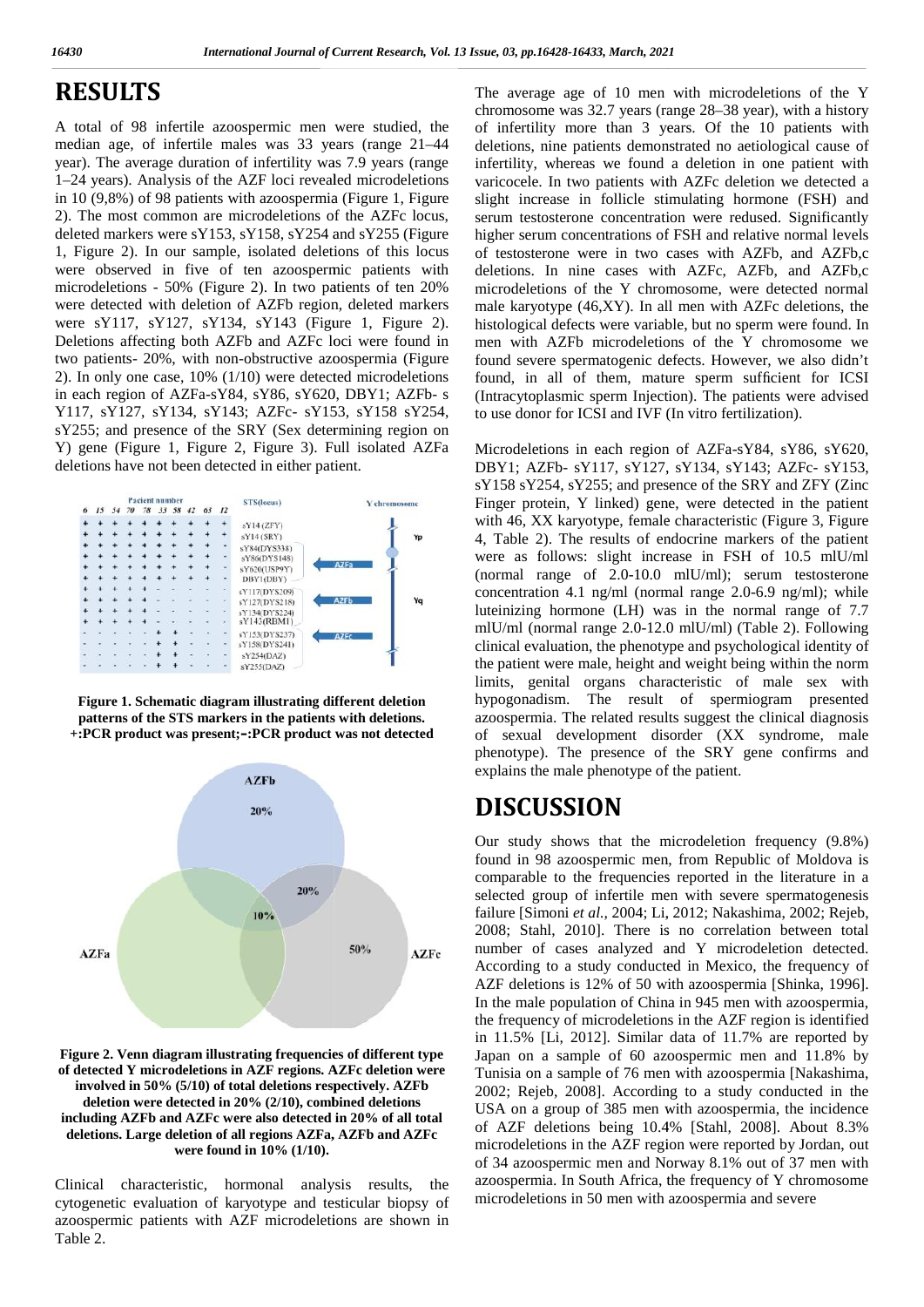**Table 2. Clinical features of azoospermic patients with Y chromosome microdeletions**

| No.<br>patient | AZF<br>deletion | Age | History<br>of infertiity | Testosterone<br>2.0-6.9 ng/ml | <b>FSH</b><br>$2.0 - 10.0$ mIU/ml | LH<br>$3.0 - 12.0$ mIU/ml | Sperm<br>(mln/ml) | Karyotype | Testicular<br><b>Biopsy</b> |
|----------------|-----------------|-----|--------------------------|-------------------------------|-----------------------------------|---------------------------|-------------------|-----------|-----------------------------|
| 6              | AZFc            | 32  |                          | 2,2                           | 11,5                              |                           | $\Omega$          | 46.XY     | Sperm not found             |
| 15             | <b>AZFc</b>     | 35  | 6                        | 1,2                           | 12,2                              | 2.9                       | $\Omega$          | 46,XY     | Sperm not found             |
| 54             | <b>AZFc</b>     | 31  |                          | 5,9                           | 9,9                               | 6,7                       |                   | 46,XY     | Sperm not found             |
| 70             | <b>AZFc</b>     | 29  |                          |                               | 7,3                               | 7,5                       |                   | 46.XY     | Sperm not found             |
| 78             | <b>AZFc</b>     | 28  |                          | 3,2                           | 5,2                               | 5,1                       |                   | 46,XY     | Sperm not found             |
| 33             | <b>AZFb</b>     | 30  | 4                        | 3,3                           | 17,1                              | 8.3                       |                   | 46.XY     | Sperm not found             |
| 58             | AZFb            | 34  |                          | 5,4                           | 5,7                               | 12                        |                   | 46.XY     | Not performed               |
| 24             | AZFb.c          | 34  | 10                       | 3,5                           | 21,1                              | 7.7                       | $\Omega$          | 46.XY     | Not performed               |
| 63             | AZFb,c          | 36  | 8                        | 3,0                           | 6,9                               | 8,4                       | $\Omega$          | 46,XY     | Not performed               |
| 12             | AZFa,b,c        | 38  |                          | 4,1                           | 10,5                              | 7.7                       |                   | 46, XX    | Not performed               |



*Figure 3. Results of electrophoresis for the detection of Y chromosome* | Figu *microdeletions: 1 – Female DNA; 2, 3 – Normal male sample; 4 – patient –with large deletion of AZF (a, b, c) and presence of SRY and ZFY*

Also low frequencies are reported by Algeria - of 2%, Slovakia excl<br>- of 4.6%, and Turkey - 1.3% in azoospermic men [Khabour *et* Del - of 4.6%, and Turkey - 1.3% in azoospermic men [Khabour *et al.,* 2014]. The frequencies of Y chromosome microdeletions are frequently diagnosed in a variable percentage from 2 to 20% of infertile men, in different geographical populations [Kerr *et al.,* 2000]. The heterogeneity of deletion results in the AZF region in different geographical regions may be due to the AZF diagnostic method - the different numbers of STS primers used to detect mutation, a variation in the selective criteria used for recruited infertile patients or the fact that studies were performed on different ethnic populations [Stahl *et al.,* 2010]. According to data from the literature, the AZF region is absent in 1 of 8 azoospermic men with a normal karyotype [Stahl *et al.*, 2010]. In this study, we observed in nine cases AZFc, AZFb, and AZFb,c microdeletions of the Y chromosome, with normal male karyotype (46,XY). Deletion in AFZc (around 60 - 70%) is the most prevalent and frequent deletion in infertile men, followed by those in AZFb (1-5%), AZFa (0.5-4%), and AZFbc (1-3%) [22]. In our sample, we observed in 5(50%) of 10 (patients with microdeletions) deletionof AZFc region, AZFb was lost in 2/10 (20%) patients. In 2/10 (20%) cases were found AZFb and AZFc and AZFc, AZFb, AZFa were deleted in 1/10 (10%) case (Figure 1, Figure 2). This result is in agreement with the majority of the studies that indicate the high frequency of microdeletions in AZFc, followed by AZFb region [Balkan,2008; SãoPedro *et al.,* 2003; Omrani *et al.,* 2006]. Deleted markers in AZFc region were sY153, sY158, sY254 and sY255, which includes the DAZ (Deleted in Azoospermia) gene family (Figure 1). The DAZ family is reported to be the most common deletion gene in the AZFc region with a frequency of 13% in azoospermic males [Gary,2012; Vogt, 2003]. The DAZ gene cluster comprises several functional copies in the AZFc region, which encode proteins that bind to RNA (Ribonucleic Acid) being expressed *al.*, 2014]. The frequencies of Y chromosome microdeletions rang are frequently diagnosed in a variable percentage from 2 to olig 20% of infertile men, in different geographical populations deletion results in the und [Ke diagnostic method - the different numbers of STS primers used<br>to detect mutation, a variation in the selective criteria used for<br>recruited infertile patients or the fact that studies were<br>performed on different ethnic popu AZFb, and AZFb,c microdeletions of the Y chromosome, with<br>normal male karyotype (46,XY). Deletion in AFZc (around 60<br>- 70%) is the most prevalent and frequent deletion in infertile<br>men, followed by those in AZFb (1-5%), AZ 20.2014). The frequencies of Y chromosome mirrodelesions ranging in severity, from aconogermia de us Seroli cells to NET and NET and NET and NET and NET and NET and NET and NET and NET and NET and NET and NET and NET and

exclusively in germ cells and control spermatogenesis. Deletions of the AZFc locus cause defects in spermatogenesis ranging in severity, from azoospermia due to Sertoli cells to oligozoospermia [Loginova, 2003]. The men with AZFc deletion have a favorable prognostic for sperm retrieval undergoing TESE. According to reports from many studies in patients with AZFc deletions mature sperm are obtained in approximately 50%, despite reduced fertilization rates and worse embryo scores after ICSI [Choi *et al.,* 2013]. In our study, testicular biopsy was performed in all five patients with AZFc deletion for sperm recovery, however, we didn't found, in all of them, mature sperm sufficient for ICSI. *I* – Female DNA; 2, 3 – Normal male sample; 4 – patient deletion of Y chromosome (a, b, c) and presence of SRY gene on of AZF (a, b, c) and presence of SRY and ZF (a, b, c) and presence of SRY and  $ZFT$  (a, b, c) and pres

*Figure 4: Patient age 38 years with 46,XX karyotype in male, and large*

*deletion of Y chromosome (a, b, c) and presence of SRY gene*

Full AZFa deletions are rarely found among infertile males and are usually associated with complete absence of spermatogonia in the testicular tubule (Sertoli cell only syndrome type 1) [Mitchell *et al.,* 2017]. In our study this type that include full isolated AZFa deletions have not been detected in either patient  $(0\%)$ . The AZF locus is located at the proximal part of the long arm of the Y chromosome and comprises approximately 1.1 Mb. This region includes the USP9Y (Ubiquitin specific peptidase 9, Y linked), DBY (DEAD box RNA helicases, Box 3, Y-linked), UTY (Ubiquitously transcribed tetratricopeptide repeat containing, Y linked) and TB4Y (Thymosin beta 4-isoform) genes. Foresta *et al*. reported well-defined spermatogenic alterations in individuals carrying deletions of both genes, USP9Y and DBY. In case of deletion of both USP9Y and DBY genes it causes severe defects in spermatogenesis, Sertoli Cell anly Syndrome thus this region being essential for fertility. The USP9Y gene is considered as a candidate gene for the AZFa phenotype [Selva, 2006]. In two cases we detected full AZFb, deleted markers were sY117, sY127, sY134, sY143 (Figure 1, Figure 2). This deletion is associated with azoospermia consequent to a meiotic RNA helicases, Box 3, Y-linked), UTY (Ubiquitously transcribed tetratricopeptide repeat containing, Y linked) and TB4Y (Thymosin beta 4-isoform) genes. Foresta *et al*. reported well-defined spermatogenic alterations in in **EXERCIST (EXERCISE PHENOT AND CONSERVATION CONSERVATION CONSERVATION CONSERVATION CONSERVATION CONSERVATION CONSERVATION CONSERVATION CONSERVATION CONSERVATION CONSERVATION CONSERVATION CONSERVATION CONSERVATION CONSERVAT**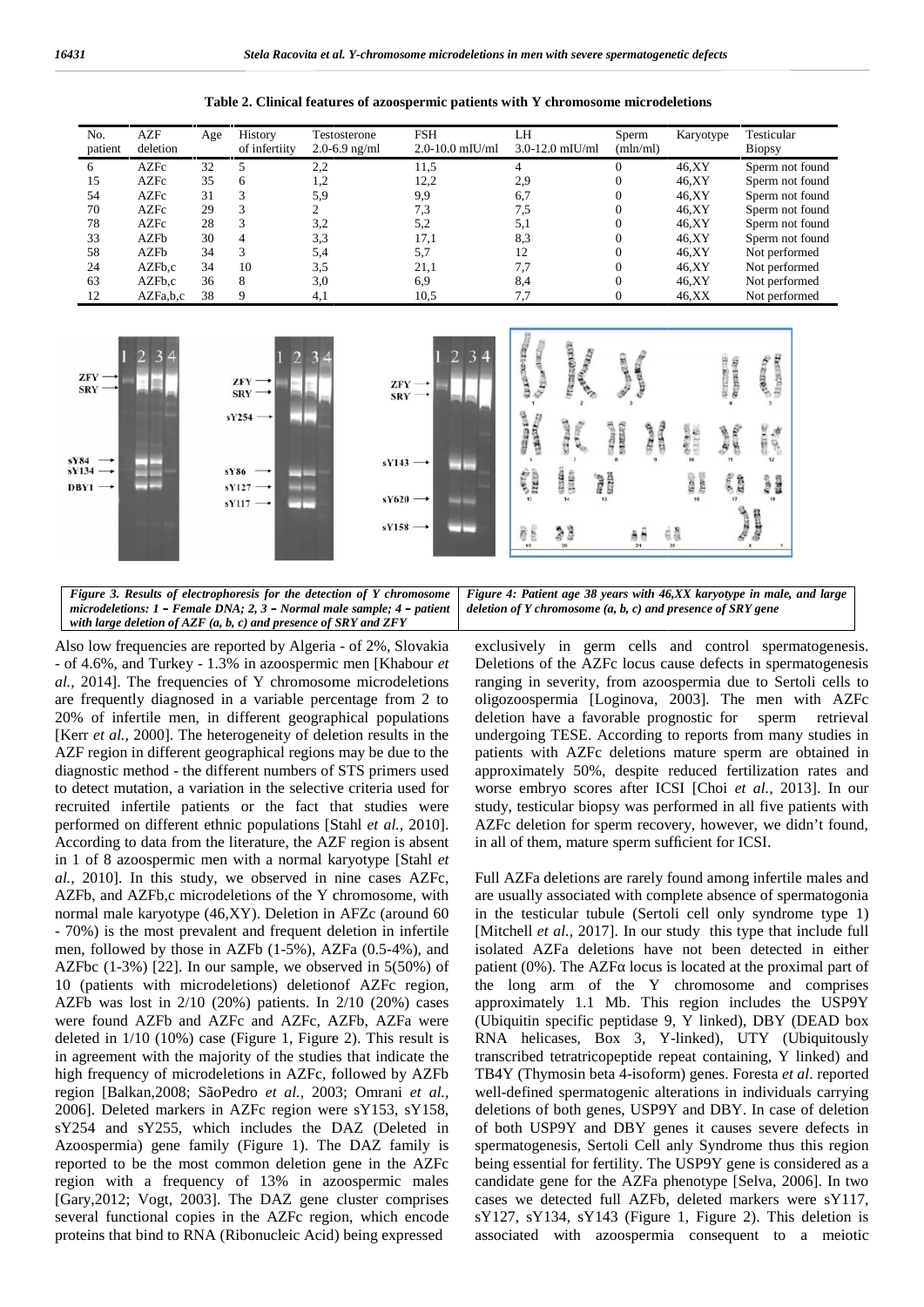maturation arrest of germ cells [Mitchell, 2017]. Full AZFb deletions remove all copies of HSFY, EIF1AY, KDM5D, RPS4Y2, PRY and RBMY1. The RBMY (RNA-Binding Motif, Y linked) is one of the most important genes of the AZFb region with approximately six copies of this gene in the Y chromosome. Deletion of RBMY1 copies leads to decrease in sperm count, however, the presence of the two proximal RMBY1 copies is sufficient to avoid spermatogenic failure [Ergun-Longmire, 2005]. In one case we detected large AZF deletions involving AZFa, AZFb and AZFc loci and presence of the SRY and ZFY gene. The result of karyotype was 46,XX female characteristic (Figure 3, Figure 4, Table 2). Following the clinical evaluation of the patient, as well as the cytogenetic result, karyotype 46,XX, and molecular genetic that show the presence of the SRY gene and the lack specific markers of the Y chromosome, established a rare disorder of sex development (DSD) or de la Chapelle syndrome. Chapelle syndrome is a rare congenital condition with a frequency of 1:20000 newborns with a male phenotype. In majority of cases is due to an unequal crossing-over between the X and Y chromosomes during recombination of genetic material in prophase1 of meiosis and results in the translocation of the SRY gene from the Y chromosome to the X chromosome or autosomal chromosomes [Ergun-Longmire, 2005].

The presence of the SRY gene explains the male phenotype, in men with female karyotype. SRY is essential for initiating testis development and differentiation of the bi-potential gonad into Sertoli cells, which then support differentiation and development of the male germline (Colaco, 2018). In this case, extraction of testicular sperm is not recommended, residual spermatogenesis may not be present in the testicles. Men with deletions involving AZFa-b-c regions have the most severe spermatogenic damage. The presence of Sertoli cell syndrome and Leydig cell hyperplasia were found in other specialized studies after histological evaluation of testicular tissue in men (Ahmet Anık, 2003; Elena Vorona, 2007).

### **Conclusion**

The spermatogenic loci AZFa, AZFb, and AZFc on the Yq11 chromosome control spermatogenesis in men and have an effect on fertility. Y chromosome microdeletions screening is important to define the aetiology of spermatogenesis defect. This is important to provide a firm diagnosis and more effective solutions to couples with longstanding infertility, before Assisted Reproductive Techniques.

**Conflict of interest:** The authors had no conflicts of interest to declare in relation to this article.

### **REFERENCES**

- Ahmet Anık, Gönül Çatlı, Ayhan Abacı, Ece Böber, 2013. 46,XX Male Disorder of Sexual Development: A Case Report, *J Clin Res Pediatr Endocrinol.,* 5(4):258-260.
- Atia T, Abbas M, Ahmed AF. 2015. Azoospermia factor microdeletion in infertile men with idiopathic severe oligozoospermia or non-obstructive azoospermia*. African J Urol*., 2015;21(4):246–53.
- Balkan M, Tekes S, Gedik A. 2008. Cytogenetic and Y chromosome microdeletion screening studies in infertile

males with oligozoospermia and azoospermia in Southeast Turkey. J Assist Reprod Genet;25:559-65.

- Bichile DL, Kharkar AR, Menon P, Bankar M, Shroff GA. 2014. Review article: "Y chromosome: Structure and Biological Functions*."Indian J Basic Appl Med Res*. 2014;3(3):152–60.
- Brugh VM, Lipshultz LI. 2004. Male factor infertility: Evaluation and management. *Med Clin North Am*., 88(2):367–85.
- Cavallini G, Beretta G. Clinical management of male infertility. Clin Manag Male Infertil. 2015;1–187.
- Choi DK, Gong IH, Hwang JH, Oh JJ, Hong JY. 2013. Detection of Y chromosome microdeletion is valuable in the treatment of patients with nonobstructive azoospermia and oligoasthenoteratozoospermia: Sperm retrieval rate and birth rate. *Korean J Urol*., 54(2):111–6.
- Colaco S, Modi D. 2018. Genetics of the human Y chromosome and its association with male infertility. j. 16(1).
- Committee P, Society A. 2008. Evaluation of the azoospermic male. Fertil Steril., 90(5S):74–7.
- Datta J, Palmer MJ, Tanton C, Gibson LJ, Jones KG, Macdowall W, *et al*. Prevalence of infertilityand help seeking among 15 000 women and men. Hum Reprod. 2016;31(9).
- Elena Vorona, Michael Zitzmann, Jörg Gromoll, Andreas N. Schüring, Eberhard Nieschlag. 2007. Clinical, Endocrinological, and Epigenetic Features of the 46,XX Male Syndrome, Compared with 47,XXY Klinefelter Patients. The Journal of Clinical Endocrinology & Metabolism, Volume 92, Issue 9, 1 September 2007, Pages 3458–3465.
- Ergun-Longmire B, Vinci G, Alonso L, *et al*. 2005. Clinical, hormonal and cytogenic evaluation of 46 XX male and review of the literature. *J Pediatr Endocrinol Metab.,* 18:739-48.
- Gary L Harton and Helen G Tempest, 2012. Chromosomal disorders and male infertility, *Asian Journal of Andrology.,* 14, 32–39.
- Gholami D, Jafari-Ghahfarokhi H, Nemati-Dehkordi M, Teimori H. 2017. Y chromosome microdeletions frequency in idiopathic azoospermia, oligoasthenozoospermia, and oligospermia. *Int J Reprod Biomed*. 2017;15(11):703–12.)1.
- Hamada AJ, Esteves SC, Agarwal A. 2012. A comprehensive review of genetics and genetic testing in azoospermia. Clinics. 2013;68(S1):39-60. Received for publication on September 5, 2012; Accepted for publication on September 6, 2012.
- Katz DJ, Teloken P, Shoshany O. 2017. Male infertility The other side of the equation. *Aust Fam Physician.,* 46(9):641–6.
- Kerr NJ, Zhang J, Sin FY, Benny P, Sin IL. 2000. Frequency of microdeletions in the azoospermia factor region of the Y-chromosome of New Zealand men. *N Z Med J.,* 113:468-70.
- Khabour OF, Fararjeh AFS, Alfaouri AA. 2014. Genetic screening for AZF Y chromosome microdeletions in Jordanian azoospermic infertile men. *Int J Mol Epidemiol Genet*., 5(1):47–50.
- Krausz C, Riera-Escamilla A. 2018. Genetics of male infertility. Vol. 15, Nature Reviews Urology. 2018.
- Lee JY, Dada R, Sabanegh E, Carpi A, Agarwal A. Role of genetics in azoospermia. Urology. 2011;77(3):598–601.